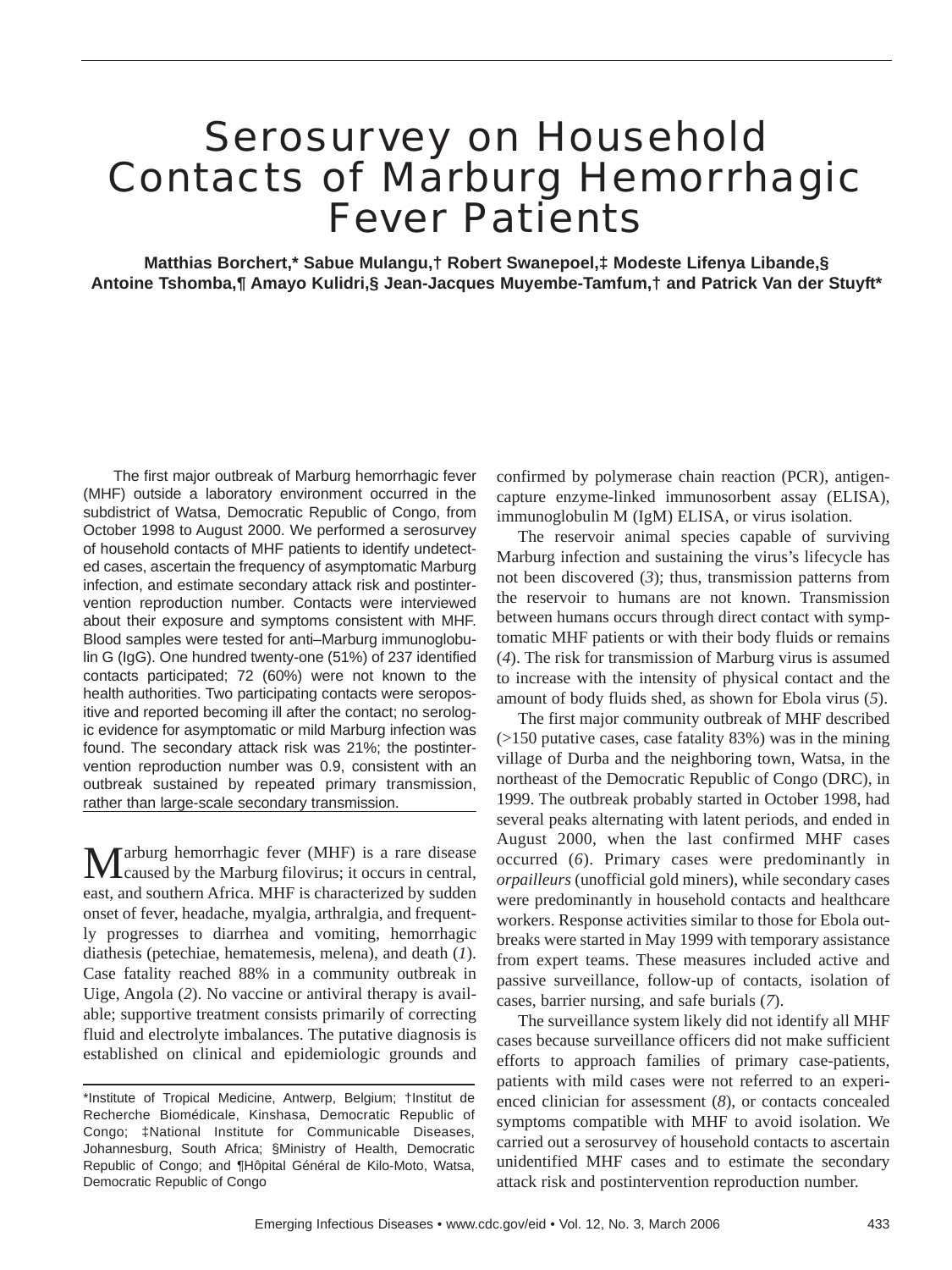## RESEARCH

# **Methods**

## **Study Area and Population**

The epicenter of the 1998–2000 MHF outbreak, Durba, is 14 km from Watsa town, the administrative center of the subdistrict of Watsa. Watsa Subdistrict is located near the border with Uganda and Sudan. Watsa's health system was seriously compromised during the outbreak by economic decline and the ongoing war in eastern DRC.

Our survey was of lay persons, referred to as household contacts, whose contact with an MHF patient occurred during lay activities, such as nursing a patient (supporting, feeding, washing, and the like, whether at home or in health facilities), transporting a patient or body, or preparing a body for burial. Healthcare workers whose contact occurred during their professional duties were not eligible.

Cases of MHF were either laboratory confirmed (positive by PCR, antigen-capture ELISA, virus isolation, or a combination of IgG ELISA, IgG indirect immunofluorescence assay [IFA], and clinical and epidemiologic evidence [48 cases]) or epidemiologically linked (persons for whom laboratory confirmation was not attempted who had acute fever, hemorrhage, and contact with a laboratoryconfirmed patient [25 cases]). Forty-five cases were known from surveillance during the outbreak; we identified 28 retrospectively. Contacts of suspected case-patients whose conditions were not laboratory confirmed or epidemiologically linked as defined above were not eligible because their diagnosis lacked certainty.

We attempted to visit the households of all 73 MHF patients and to prepare a list of persons who had direct contact with the patient or his or her body fluids or remains. If contacts were temporarily absent, we undertook at least 2 repeat visits. If they had moved away, we tried to locate them at their new address, unless distance or lack of security (e.g., rebel activity, bandits) hindered us, in which case we interviewed former neighbors about the contacts' disease episodes in the 4 weeks after the patient's illness. We asked all contacts we met to give verbal informed consent; if they agreed, we interviewed them and took blood samples. This study was approved by the ethics committee of the Antwerp Institute for Tropical Medicine and the representative of the Ministry of Health in Watsa.

## **Interviews**

After establishing the identity of the contact and the relationship to the patient, we asked an open-ended question about the role the contact played during the patient's illness. We also asked closed-ended questions on whether the contact had touched, carried, or embraced the patient (and whether the patient at that point had diarrhea, vomiting, or bleeding) and whether the contact had touched the patient's clothes or linen (and whether these were soiled with stool, vomitus, or blood). Since patients who died often had had diarrhea, vomiting, and bleeding in the final stages of disease, we also asked whether the contact had touched, carried, embraced, or washed the person after death. While field testing the questionnaire, we found that protective gear such as gloves was unavailable to lay persons; thus, all contacts were assumed to be unprotected. We asked about symptoms the contact had experienced during the 4 weeks after exposure; these symptoms (Table 1) correspond to the ones used during the epidemic to define a clinically suspected case.

## **Blood Sampling and Testing**

After the interview, 5–10 mL venous blood was taken from contacts. After 12 to 24 hours, serum was separated from the blood clot, refrigerated at  $\approx 4^{\circ}C$ , and transported to the Uganda Virus Research Institute (within 1 to 2 weeks). There it was frozen at –70°C and shipped on dry ice to the National Institute for Communicable Diseases, Johannesburg. Serum was examined by ELISA and IFA and considered positive if anti-Marburg IgG was found in both tests.

#### **Data Analysis**

Data were entered with EpiInfo version 6.0 (Centers for Disease Control and Prevention, Atlanta, GA, USA), and analyzed with Stata version 8.2 software (StataCorp LP, College Station, TX, USA). Depending on symptoms associated with increased virus shedding and on the intensity of the contact, level of exposure was categorized. Low-level contact included any direct contact with a living casepatient without diarrhea, vomiting, or bleeding; or touching clothes or sheets not soiled with stool, vomitus, or blood. Medium-level contact was defined as touching a living case-patient with diarrhea, vomiting, or bleeding; touching clothes or sheets soiled with stool, vomitus, or blood; or touching remains. High-level contact included carrying or embracing a living patient who had diarrhea, vomiting, or bleeding; or carrying, embracing, or cleaning remains.

We established transmission chains and generations for all patients, taking into account work as a gold digger, exposure to other patients, incubation period, and date of onset (M. Borchert, unpub. data). When a patient had been working as a gold digger and had been exposed to another patient, we gave priority to the confirmed human-tohuman exposure over the possible primary exposure and classified these cases as nonprimary ones.

We calculated the secondary attack risk as the proportion of household contacts of primary case-patients who then became secondary case-patients themselves, including only primary case-patients whose contact list could be established fully and who did not share contacts with another case-patient; we used the analogous approach to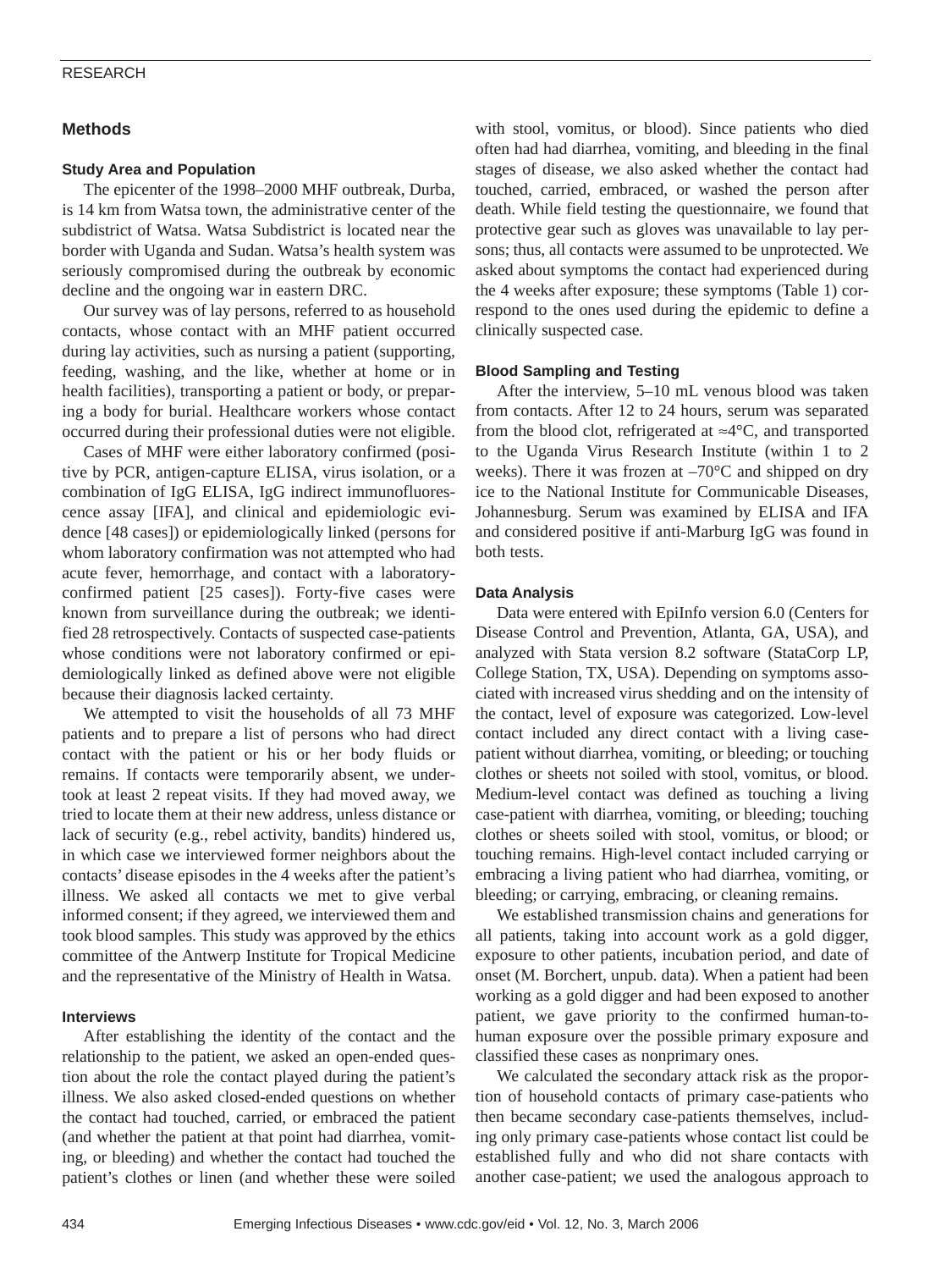| Symptoms                                            | No. seronegative $(% \mathcal{L}_{0})$ , n = 119 | No. seropositive, $n = 2$ | Total (%), N = 121 |
|-----------------------------------------------------|--------------------------------------------------|---------------------------|--------------------|
| Fever                                               | 37(31.1)                                         |                           | 38(31.4)           |
| General symptoms                                    |                                                  |                           |                    |
| Headache                                            | 55 (46.2)                                        |                           | 56 (46.3)          |
| Fatigue                                             | 45 (37.8)                                        | 2                         | 47 (38.8)          |
| Loss of appetite                                    | 39 (32.8)                                        |                           | 40 (33.6)          |
| Joint pain                                          | 33(27.7)                                         |                           | 34(28.1)           |
| Muscle pain                                         | 26 (21.9)                                        |                           | 27(22.3)           |
| Back pain                                           | 24(20.2)                                         |                           | 25(20.7)           |
| Abdominal pain                                      | 23 (19.3)                                        | 2                         | 25 (20.7)          |
| Chest pain                                          | 14 (11.8)                                        | 2                         | 16 (13.2)          |
| Nausea, vomiting                                    | 10(8.4)                                          | 2                         | 12(9.9)            |
| Diarrhea                                            | 11(9.2)                                          |                           | 12(9.9)            |
| Dyspnea                                             | 8(6.7)                                           | 2                         | 10(8.3)            |
| Sore throat                                         | 8(6.7)                                           |                           | 9(7.4)             |
| Hiccough                                            | 3(2.5)                                           | 2                         | 5(4.1)             |
| Any general symptom                                 | 68 (57.1)                                        | $\overline{2}$            | 70 (57.9)          |
| Hemorrhage                                          |                                                  |                           |                    |
| Nose bleed                                          | 2(1.7)                                           | 0                         | 2(1.7)             |
| Bloody/black stool                                  | 1(0.8)                                           |                           | 2(1.7)             |
| Coughing blood                                      | 1(0.8)                                           |                           | 2(1.7)             |
| Bloody vomit                                        | 0                                                |                           | 1(0.8)             |
| Vaginal bleeding                                    | 1(0.8)                                           | 0                         | 1(0.8)             |
| Any hemorrhage                                      | 3(2.5)                                           |                           | 4(3.3)             |
| Combinations                                        |                                                  |                           |                    |
| Fever + > 3 general symptoms                        | 32 (26.9)                                        |                           | 33(27.3)           |
| Fever + hemorrhage                                  | 2(1.7)                                           |                           | 3(2.5)             |
| Clinically suspect case*                            | 32(26.9)                                         |                           | 33(27.3)           |
| Total                                               | 119 (100.0)                                      | 2                         | 121 (100.0)        |
| *Fever + >3 general symptoms or fever + hemorrhage. |                                                  |                           |                    |

Table 1. Symptoms in 121 household and community contacts within 4 weeks after exposure to a Marburg hemorrhagic fever patient, Watsa Subdistrict, Democratic Republic of Congo, 2002

estimate the tertiary attack risk. We computed the reproduction number  $(R_p)$  as the product of the secondary attack risk and the average number of contacts per primary casepatient. As most cases in our survey had occurred after control measures were implemented, we consider this number to be the postintervention  $R_p$ , not the basic reproduction number  $R_0$ .

# **Results**

## **Completeness of Data**

Household contacts of 73 MHF patients were eligible to participate in the survey. We completed contact lists for 48 patients (66%). For 7 patients, Watsa health authorities had listed some contacts during the epidemic. Because we could not meet these patients, their contacts, or others who could verify the list's completeness we likely missed some contacts. For 18 patients, no contacts had been listed by the health authorities. Since we did not speak to anyone who had witnessed the case during the epidemic, contacts have also probably been missed for these cases.

Existing surveillance records listed 141 contacts. For the 48 cases we could investigate fully, 96 additional contacts were found. Seventy-one of these were contacts of

patients identified by surveillance during the outbreak. The total number of identified contacts therefore was 237 (141  $+ 96$ ), relating to 55 (48 + 7) of 73 cases.

A patient whose case was fully investigated had, on average, 4.46 contacts; on this basis, one would expect 326 contacts for all 73 patients. The 237 identified contacts correspond to 73% of this expected number. A total of 143 contacts could be traced, and 124 consented to being interviewed and giving a blood sample, representing 52% of the 237 identified contacts and 38% of the 326 expected contacts. Three persons listed by surveillance denied any physical contact with the patient and were excluded from analysis. Therefore, results refer to 121 study participants.

## **Characteristics of Contacts**

The median interval between the onset of the patient's disease and the contact's interview and blood sample collection was 24 months (range 11–48). Half of the contacts were female, and three fourths were 15–49 years of age. Most contacts were family members (88%), while colleagues accounted for 11% (Table 2).

Half of the contacts held or carried a patient, a third fed or washed a patient, and a tenth reported sharing a bed with a patient (Table 3). Exposure to a living patient was almost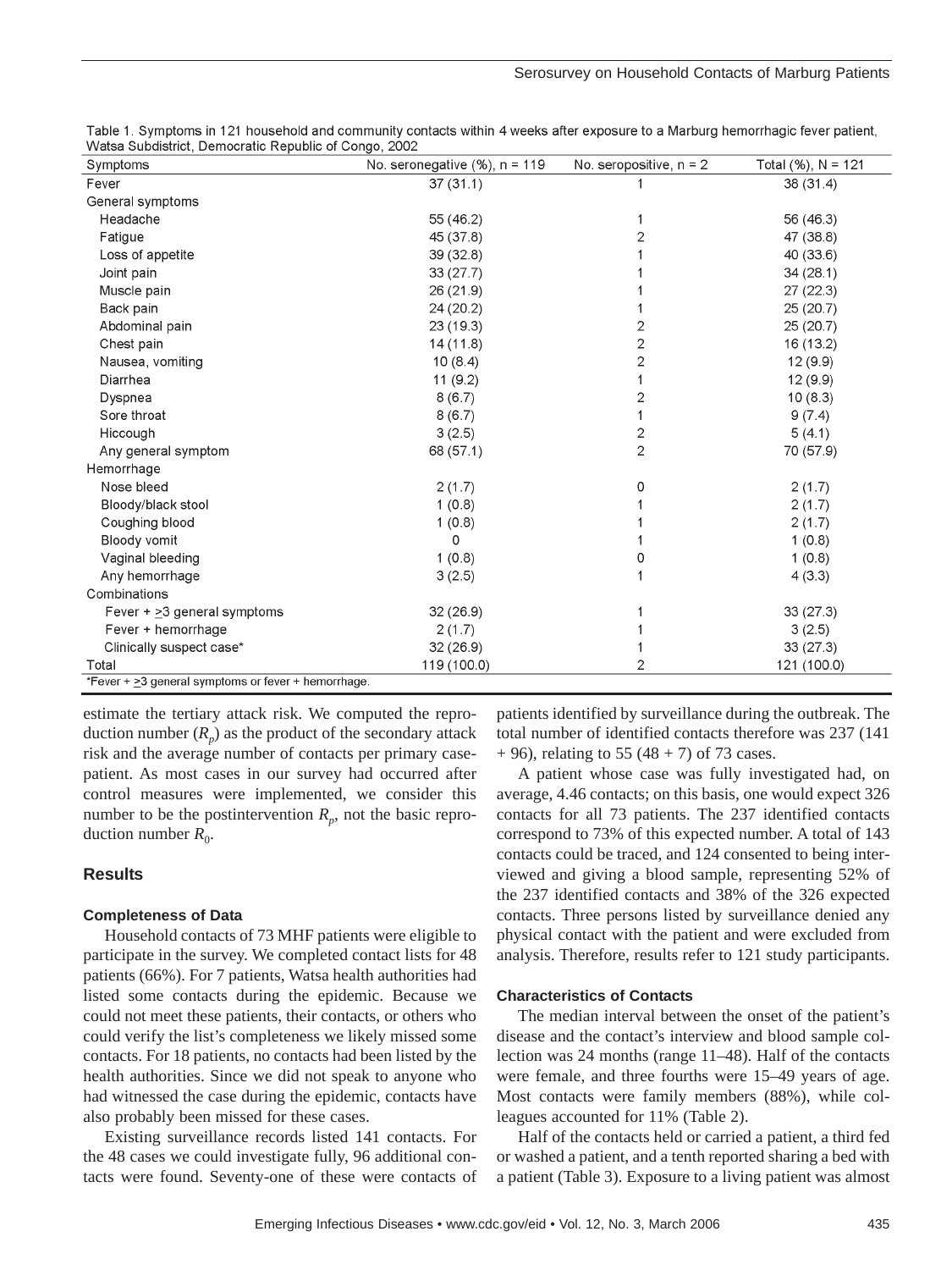## RESEARCH

Table 2. Characteristics of 121 household or community contacts of Marburg hemorrhagic fever patients, Watsa Subdistrict, Democratic Republic of Congo, 2002

|                                                                              | No. male (%), | No. female $(\%)$ , | Total (%), |
|------------------------------------------------------------------------------|---------------|---------------------|------------|
| Characteristics                                                              | $n = 63$      | $n = 58$            | $N = 121$  |
| Age (y)                                                                      |               |                     |            |
| $\leq 4$                                                                     | 2(3.5)        | 0                   | 2(1.7)     |
| $5 - 14$                                                                     | 3(5.2)        | 5(7.9)              | 8(6.6)     |
| $15 - 29$                                                                    | 24(41.4)      | 35(55.6)            | 59 (48.8)  |
| $30 - 44$                                                                    | 20(34.5)      | 11 (17.5)           | 31(25.6)   |
| >45                                                                          | 9(15.5)       | 12(19.1)            | 21(17.4)   |
| Residence                                                                    |               |                     |            |
| Durba                                                                        | 38 (65.5)     | 47 (74.6)           | 85 (70.3)  |
| Watsa town                                                                   | 9(15.5)       | 7(11.1)             | 16(13.2)   |
| Other village in Watsa Health Zone                                           | 8(13.8)       | 5(7.9)              | 13(10.7)   |
| Outside Watsa Health Zone                                                    | 3(5.2)        | 4(6.4)              | 7(5.8)     |
| Profession*                                                                  |               |                     |            |
| Housewife                                                                    | 0             | 29 (46.0)           | 29(24.0)   |
| Unofficial gold miner                                                        | 23 (39.7)     | 0                   | 23(19.1)   |
| Pupil/student                                                                | 6(10.3)       | 9(14.3)             | 15(12.4)   |
| Farmer                                                                       | 7(12.1)       | 7(11.1)             | 14(11.6)   |
| Trader                                                                       | 2(3.5)        | 11 (17.5)           | 13(10.7)   |
| Health worker                                                                | 2(3.5)        | 2(3.2)              | 4(3.3)     |
| Other or none                                                                | 16 (27.6)     | 2(3.2)              | 18 (14.9)  |
| Relationship                                                                 |               |                     |            |
| Spouse                                                                       | 3(5.2)        | 12(19.5)            | 15(12.4)   |
| Same generation as case (brother, sister, brother- or sister-in-law, cousin) | 24(41.4)      | 18 (28.6)           | 42 (34.7)  |
| Subsequent generation (son/daughter, nephew or niece)                        | 13(22.4)      | 13 (20.6)           | 26(21.5)   |
| Preceding generation (father or mother, uncle or aunt)                       | 7(12.1)       | 16(25.4)            | 23(19.0)   |
| Colleague                                                                    | 10 (17.2)     | 3(4.8)              | 13(10.7)   |
| Other                                                                        | 1(1.7)        | 1(1.6)              | 2(3.3)     |
| Total                                                                        | 63 (100)      | 58 (100)            | 121 (100)  |
| *N = 116 hecause of missing data                                             |               |                     |            |

universal; three quarters of contacts had exposure to body fluids and excreta. Forty-three percent of contacts had exposure to remains. The exposure level was low in 13%, medium in 19%, and high in 68% of contacts and did not differ between the sexes.

For 43 of the 50 contacts known to surveillance, we compared exposure reported in our survey with exposure documented by surveillance officers during the outbreak. For 88% of contacts, surveillance and study information agreed.

Two study participants were positive for anti–Marburg IgG: a 21-year-old brother and a 27-year-old male neighbor of MHF patients. Both contacts were highly exposed to their respective primary case-patients. These contacts were also, as unofficial gold miners, at risk for primary transmission themselves (*6*). The 21-year-old reported 6 general symptoms within 4 weeks after exposure, including fatigue, abdominal pain, nausea/vomiting, hiccoughs, chest pain, and difficulty breathing, but he did not fulfill the definition of a suspected case because he did not exhibit fever or bleeding. The 27-year-old reported a hemorrhagic fever syndrome, including vomiting and coughing blood and bloody or black stool. Neither contact sought medical care. We consider them to be additional confirmed patients and classified them as secondary cases because of the combination of high exposure and postexposure symptoms compatible with MHF. The 119 seronegative contacts were considered nonpatients. Thus, the overall seroprevalence in our study population is 1.65% (95% confidence interval [CI] 0.2%–5.8%), the same as in the general population (1.64%) (*6*).

Although almost all contacts were seronegative, one third reported fever within 4 weeks of contact with a patient (Table 1), more than one half reported a general symptom (headache, fatigue, and loss of appetite most frequently), and 3.3% reported hemorrhage. Thirty-three (27%) contacts would have qualified as clinically suspected case-patients during the epidemic and should have been taken to an isolation ward for assessment by an experienced healthcare worker. This did not happen, and 23 of these persons were not even known by authorities to be contacts.

On the basis of surveillance records and interviews with family members, neighbors, or colleagues of the 113 eligible contacts we could not interview or obtain blood samples from, we identified 1 epidemiologically linked patient, 1 suspected MHF case-patient, and 13 noncases; for the 98 remaining contacts, information was insufficient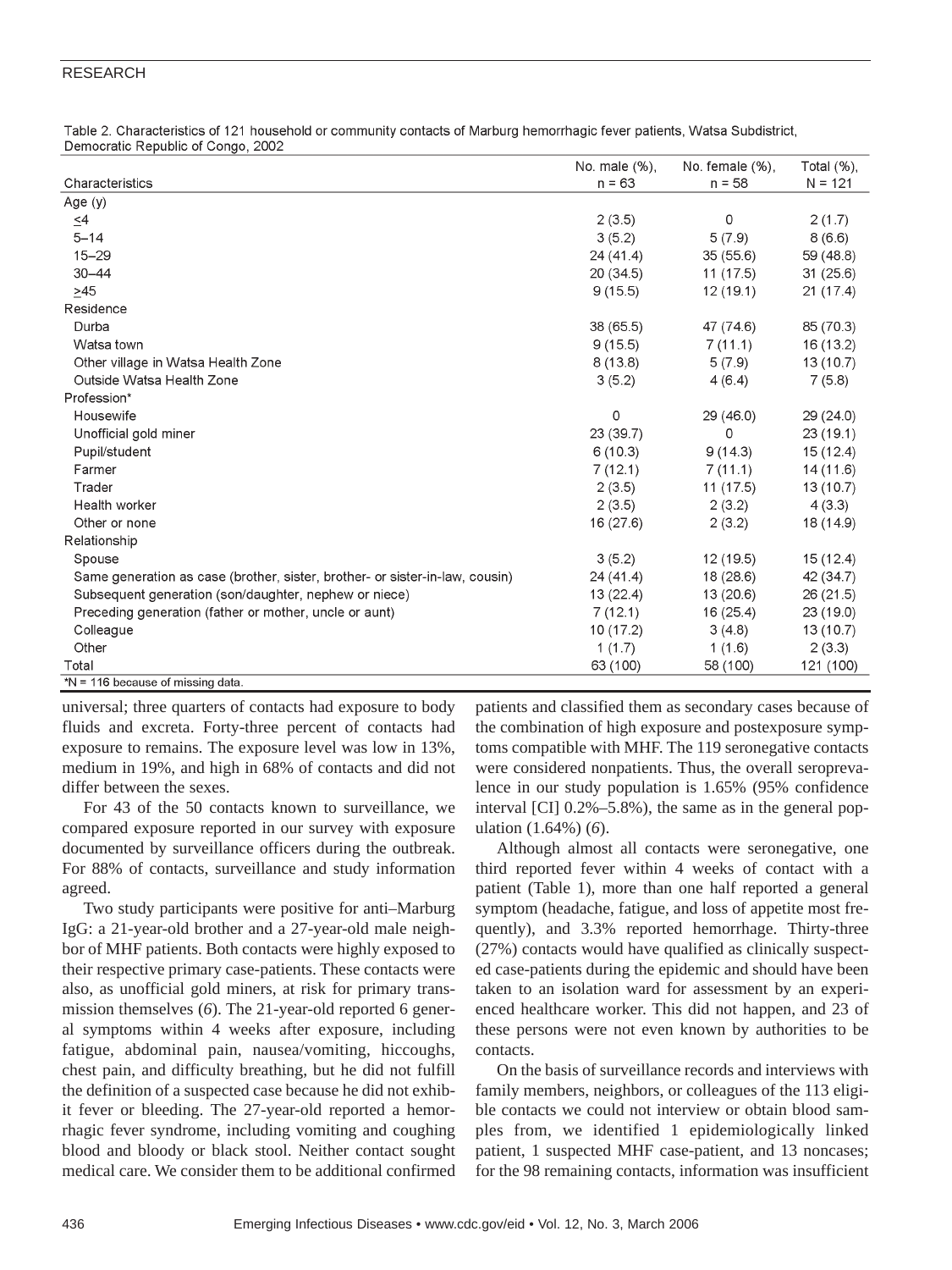| Table 3. Type and level of exposure of 121 household and community contacts of Marburg hemorrhagic fever patients, Watsa |  |  |
|--------------------------------------------------------------------------------------------------------------------------|--|--|
| Subdistrict, Democratic Republic of Congo, 2002                                                                          |  |  |

|                                                                                               | No. male (%), | No. female (%), | Total $(\%)$ , |
|-----------------------------------------------------------------------------------------------|---------------|-----------------|----------------|
| Exposure                                                                                      | $n = 63$      | $n = 58$        | $N = 121$      |
| Role played for the living patient                                                            |               |                 |                |
| Held or carried                                                                               | 33(56.9)      | 31 (49.2)       | 64 (52.9)      |
| Fed                                                                                           | 14(24.1)      | 24(38.1)        | 38(31.4)       |
| Washed                                                                                        | 14(24.1)      | 24 (38.1)       | 38(31.4)       |
| Washed patient's clothes                                                                      | 4(6.9)        | 19 (30.2)       | 23 (19.0)      |
| Made patient drink                                                                            | 6(10.3)       | 16(25.4)        | 22(18.2)       |
| Shared bed                                                                                    | 4(6.9)        | 8(12.7)         | 12(9.9)        |
| Give medical care                                                                             | 6(10.3)       | 5(7.9)          | 11(9.1)        |
| Contact with living patient                                                                   |               |                 |                |
| Touched with hands                                                                            | 54 (93.1)     | 58 (92.1)       | 112 (92.6)     |
| Touched a patient with diarrhea, vomiting, bleeding                                           | 40 (69.0)     | 44 (69.8)       | 84 (69.4)      |
| Carried, embraced, or shared bed                                                              | 42 (72.4)     | 44 (69.8)       | 86 (71.1)      |
| Carried, embraced or shared bed when patient had diarrhea,<br>vomiting, bleeding              | 31(53.5)      | 37 (58.7)       | 68 (56.2)      |
| Touched object like clothes or sheets with hand                                               | 33 (56.9)     | 43 (68.3)       | 76 (62.8)      |
| Touched objects when soiled with stool, vomit, blood                                          | 24(41.4)      | 36(57.1)        | 60(49.6)       |
| Any physical contact with living patient or object                                            | 54(93.1)      | 59 (93.7)       | 113 (93.4)     |
| Any physical contact with patient or object, with putative exposure to<br>stool, vomit, blood | 41 (70.7)     | 49 (77.8)       | 90(74.4)       |
| Contact with remains of patient                                                               |               |                 |                |
| Touched with hands                                                                            | 27(46.6)      | 25 (39.7)       | 52(42.9)       |
| Carried or embraced                                                                           | 18 (31.0)     | 17(27.0)        | 35(38.9)       |
| Cleaned                                                                                       | 9(15.5)       | 7(11.1)         | 16(13.2)       |
| Any physical contact                                                                          | 27 (46.6)     | 25 (39.7)       | 52(43.0)       |
| Level of exposure                                                                             |               |                 |                |
| Low level of physical contact*                                                                | 9(15.5)       | 7(11.1)         | 16(13.2)       |
| Medium level of physical contact†                                                             | 10 (17.2)     | 13(20.6)        | 23(19.0)       |
| High level of physical contact‡                                                               | 39(67.2)      | 43 (68.3)       | 82 (67.8)      |
| Total                                                                                         | 58 (100.0)    | 63 (100.0)      | 121 (100.0)    |

Now, any direct contact with living patient who did not have diarrhea, vomiting, or bleeding; touching clothes or sheets not soiled with stool, vomit, or " blood

†Medium, touching living patient who had diarrhea, vomiting, or bleeding; touching clothes or sheets soiled with stool, vomit, or blood; touching remains. #High, carrying or embracing living patient who had diarrhea, vomiting, or bleeding; carrying, embracing, or cleaning remains.

to classify them. The total of MHF cases thus increased to 76 (50 laboratory-confirmed, 26 epidemiologically linked).

## **Secondary Attack Risk and Postintervention** *Rp*

Thirty-one of 76 cases were identified as primary, 21 as secondary, 15 as tertiary, and 5 as quaternary. Four cases could not be classified. Eleven patients with secondary cases acquired their infection as a household contact and had only 1 patient with a fully investigated primary case as a possible source. These constituted the numerator for the secondary attack risk and contributed to the denominator. Forty-two healthy contacts with only 1 patient with a fully investigated primary case as possible source also contributed to the denominator. The secondary attack risk was thus estimated as  $21\%$  ( $11/[11 + 42]$ , 95% CI 11–34) for household contacts. Restricting the calculation to confirmed primary cases did not significantly change the secondary attack risk estimate. The average number of household contacts per fully investigated primary case was

4.46, so that  $R_p$  for household contacts was estimated as 0.93. The tertiary attack risk  $(6/32 = 19\% , CI 7-36)$  did not differ from the secondary one.

## **Discussion**

Most of the 121 household and community contacts of MHF patients reported substantial unprotected exposure to Marburg virus through physical contact with patients, their body fluids, or remains. In addition to the secondary cases identified through surveillance, we found serologic evidence for Marburg infection in 2 persons and epidemiologic evidence in 1 person. For all 3 persons, substantial clinical disease after the exposure was reported. As most patients identified during the Watsa outbreak showed signs of disease (D.G. Bausch et al., unpub. data), we conclude that mild or asymptomatic Marburg infection, albeit possible (*8*), was a rare event.

One fourth of the seronegative contacts reported symptoms within 4 weeks of exposure, which fulfilled the definition for a suspected case. This figure illustrates the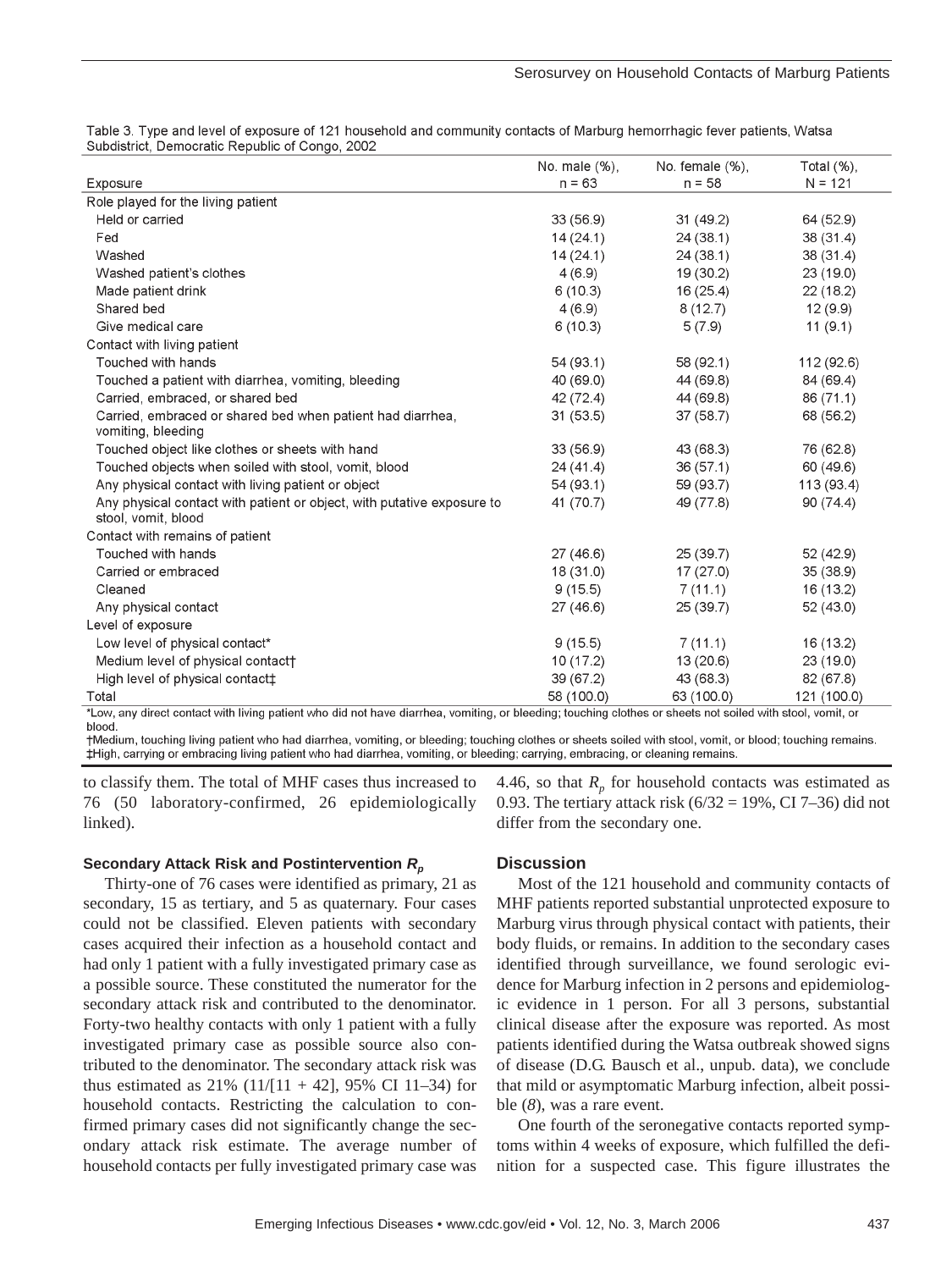## RESEARCH

difficulty in deciding whether to isolate patients on the basis of clinical and epidemiologic data alone. The risk for cross-contamination on the isolation ward, if persons are incorrectly hospitalized, and the risk for continued community transmission, if true cases are not isolated, show the necessity of having a laboratory diagnosis available within 1 or 2 days.

Our secondary attack risk estimate of 21% is within the range reported for Ebola outbreaks for comparable types of contacts: Ebola-Zaire, Kikwit, 1995, household contacts 16% (*5*); Yambuku, 1976, close relatives, 20% (*9*); Ebola-Sudan, Nzara, 1979, family members with physical contact including nursing 31% (*10*) Our estimate is much higher than the 2.5% reported for Ebola-Sudan, Uganda, 2000 (*11*); however, the Ugandan estimate may have included persons who merely stayed in the same house as a patient without reporting physical contact. The secondary and tertiary attack risks in our study were found to be virtually identical, 21% and 19%, respectively; thus no evidence suggested that Marburg virus loses infectivity by repeated passages through humans.

We found the postintervention reproduction number  $R_p$ to be <1; after the implementation of control measures, secondary transmission was not sustainable in the community. This finding is consistent with our observations during the outbreak, whose prolonged duration of almost 16 months after control measures were initiated in May 1999 was due to repeated primary transmission into the human population and not to sustained secondary transmission. The outbreak ended when the dominant location of primary transmission, the Gorumbwa gold mine, ceased to be accessible (D.G. Bausch et al., unpub. data). Our data do not allow computing the preintervention basic reproduction number  $R_0$ , so we cannot be certain how much of a difference the control measures made, but we think they had some effect.

The proportion of contacts (71/212) and the number of clinically suspected cases (33) missed by surveillance were high. Two of 3 retrospectively identified MHF patients were contacts of patients known to the health authorities. These contacts reported symptoms that qualified them as having suspected cases, but they were missed nevertheless. Given the importance of early recognition and isolation of MHF patients for outbreak control, this finding raises the question of how the Watsa health authorities could have been better supported in their surveillance activities. After Watsa's chief medical officer died from MHF in May 1999 (*12*), the post remained vacant for many months. We suggest that continuous support to the health zone by training and deploying a Congolese epidemiologist might have been more cost-effective than the intermittent support provided by experts from May 1999 to October 2000. This strategy would also have strengthened

DRC's capacity to deal with future viral hemorrhagic fever outbreaks.

The survey's setting was characterized by high mobility because of the war and the flooding of the Gorumbwa gold mine, and we could not investigate all cases fully because of lack of available sources. For these reasons, we located at best half of all contacts and probably fewer. We could not make firm conclusions about those whom we could not interview or obtain blood from: a few may have contracted or even died from MHF. However, contacts for whom no information was available were no more likely to contract MHF than those we could study. In settings where families are isolated from their surroundings, a filovirus may wipe out a household, leaving no witness to report the event. In Durba and Watsa, where households are physically and socially close, such a tragedy is unlikely to have happened without anyone noticing, remembering, and reporting; we therefore believe that a substantial survival bias is unlikely.

The accuracy of reported exposure and symptoms may have had recall bias, given the average interval of 2 years between the patient's disease and the survey. When our data were compared with exposure information recorded by surveillance officers during the outbreak, agreement was satisfactory, however. Exposure patterns reflected traditional female and male roles in caring for diseased relatives. Since no material gains were offered to newly identified patients, we did not provide incentives to overreport exposure or symptoms. Giving a blood sample is unpopular in the study setting; to avoid underreporting exposure and symptoms, study participants were informed before the interview that a blood sample would be requested, regardless of their answers to interview questions. Those who did not wish to be interviewed or provide a blood sample refused overtly. In summary, we believe the interview data are valid.

If anti–Marburg IgG antibodies were transitory after infection with Marburg virus, they might have fallen below detectable levels in the interval between exposure and blood collection. However, samples taken from 17 MHF survivors after 22 to 102 months of follow-up that were stored, transported, and analyzed in the same way as the samples of this survey showed that none became seronegative. These persons from the 1994 or 1998–2000 MHF outbreaks became seropositive during or shortly after disease and included 2 with mild Marburg disease (M. Borchert, unpub. data). We conclude that Marburg antibodies persisted sufficiently to be detected in our serosurvey.

If some of our epidemiologically linked case-patients did not have MHF, this result could have diluted the secondary attack risk. However, restricting the analysis to confirmed cases did not increase, but rather reduced, the